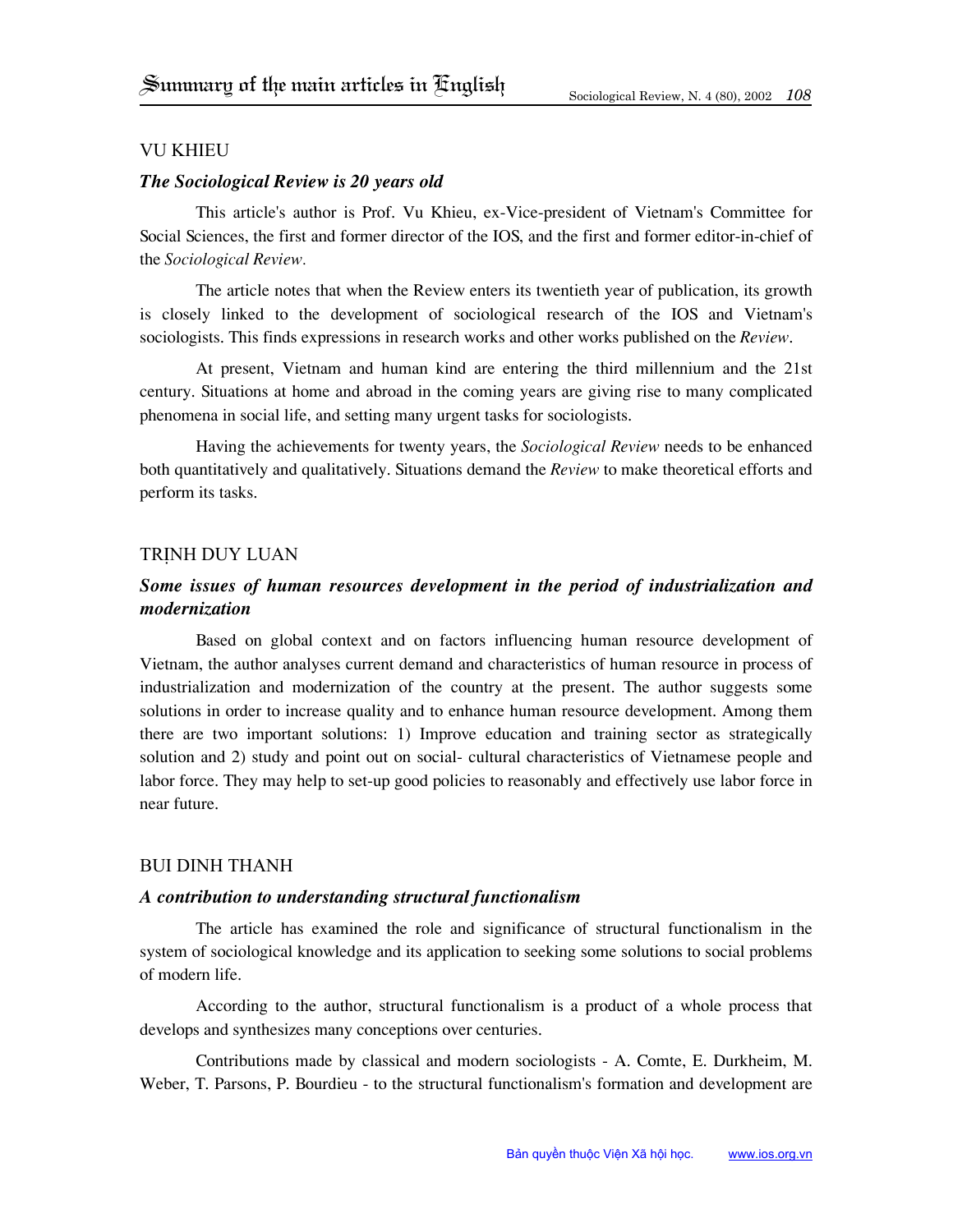analyzed. The author has pointed out the contributions and weaknesses of this theoretical system in the development of sociological thinking.

The author has emphasized that structural functionalism has reduced social processes to social systems or social formations that are closed and self-reliant like unchanged social structures and institutions. There is a lack of dialectic logic in structural functionalism. One can achieve this logic method only on a basis of historical process analysis. This is a major strength of Marx's theory.

## Nguyen Duc Truyen

#### *Economic analysis and sociological approach*

In current socio-economic studies in Vietnam, economic analyses seem to be little linked to sociological analyses. This separation of the two approaches has sometimes created difficulties not only for economists, but also sociologists in their research. In researching socio-economic developments in rural areas at present, an application of categories of purely economic theories often does not help researchers in explaining economic facts. That peasants do not regard land as a commodity has resulted in their just land holding, but not in investments that can help them to exploit their lands more effectively. When they are in the market, they do not make any market analysis; instead, they just follow their communities' tendencies or rely on needs of their family life and those of their localities. This has made a lot of hindrance to the economic transformation in current rural areas.

The article tries to come back to classical sociologists' thoughts in order to redefine methodological principles in social and economic analyses. At the same time, the author wishes to make some introduction into the formation of economic sociology and its place in current socioeconomic analyses.

### Vu Tuan Huy

#### *Fathers' role in the family*

In socialization function for children fathers and mothers are not only the behavior models. Through role performances, parents also strengthen expected behavior for chidden and transmit their own values to the next generations.

On the Vietnam's Family Day of this year (28 June 2002) there was a flurry of activity named "Fathers' role in the Vietnamese family". The article aims at examining conceptions and role behavior of fathers compared to mothers, differences in fathers' role under the impacts of reduced birth rates, changing family structure and social transformations.

From the achieved results, the author has given a deeper and detailed analysis of

- 1. Fathers' role as bread-winners in the family
- 2. Fathers' role in upbringing their children
- 3. Impacts of fathers' role on children.